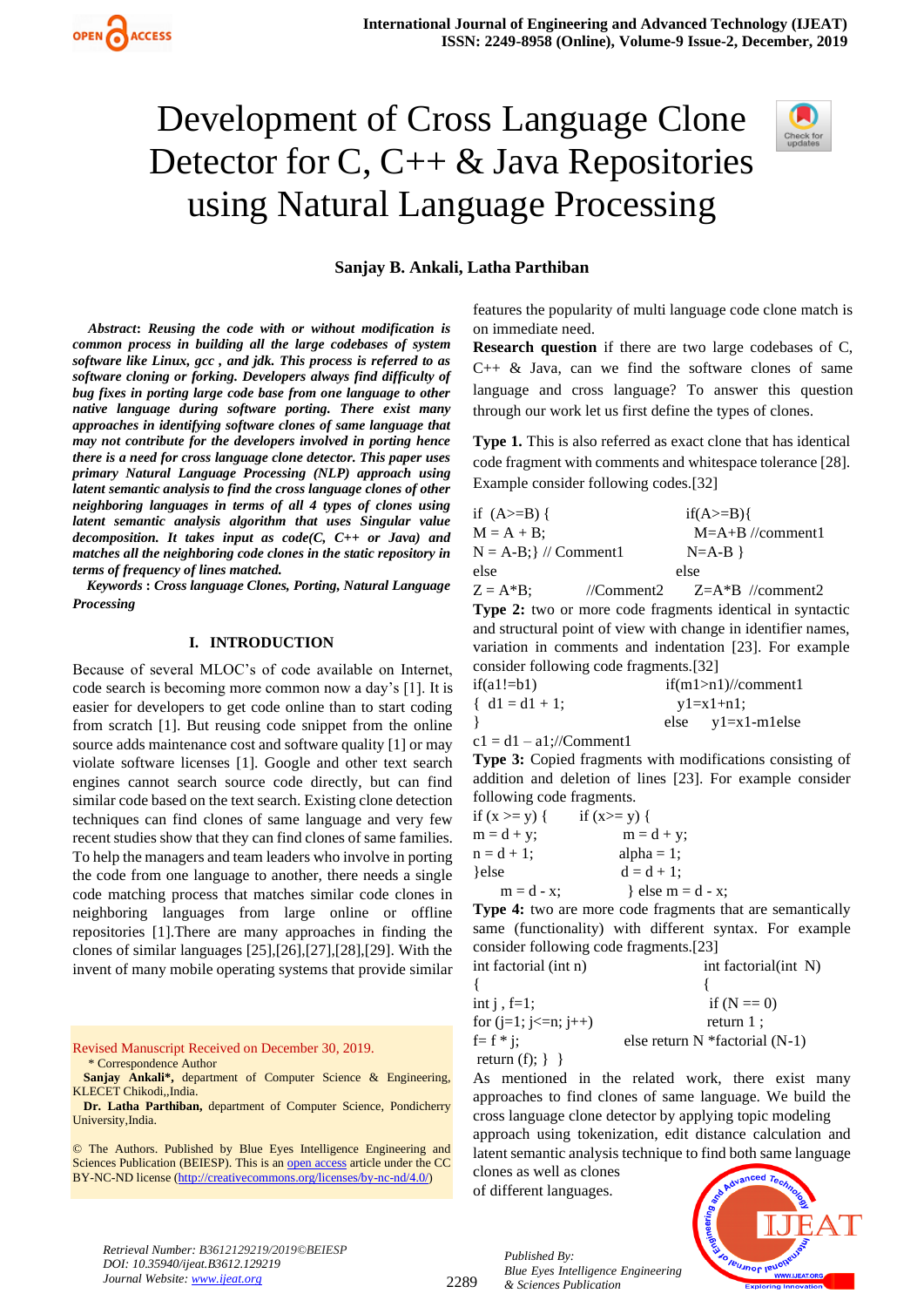Input to the clone detector is any source  $code(C, C++$  or Java) and output is classification of types of clone.

**Natural Language processing** is domain of human computer interaction concerned with processing large amount of structured and unstructured data through techniques such as named entity recognition, sentimental analysis, text summarization, aspect mining and topic modeling [21].

In this paper we first tokenize the source and destination codes to find edit distance among two different codes to find commonalities in the neighboring language, and then filtering is applied to get maximum commonalities. Then topic modeling is applied to the maximum matched snippets using latent semantic analysis to match the cross language similarities which is matrix model. In the last phase based on the thresholds of commonalities we display type1, type2, type3, type4clones.



## **II. RELATED WORK**



Software cloning occur when programmer uses existing code to build new feature, where the existing code may remain same or changes can happen with minor addition and deletion of lines to meet the needs of application [3]. Cloning process is common for the developers who involve in software porting, and where these clones act as benchmarks for the quality of software created [4].

 Many earlier researches say that clone management has to be carried out properly to avoid maintenance cost in some cases clone managements may not cause serious concern in [9] because consistency of reusing the code plays vital role [10],[11]. Most of the researchers demand separate standalone clone management process [30]. Using the basics of programming languages may also lead to software clone which is unknowingly done based on the syntax and semantics of the programming languages [9] or sometimes using the existing code intentionally to preserve the functionality to add new functionality [10]. IT industry in past has always used software cloning as easy weapon to create variants of software's. One of the studies reported that around 7–23% and 20–30% respectively are clones of a software module [10]. Another study shows that around 12.7% of the commercial software's are cloned codes [11]. Many approaches exist to find the clones they are text-based[13],[14], token- based[15], [16], [17], [18]), tree-based [15]; [19], graph- based [16], or deep learning techniques [17] that match the similar codes among same project or different projects. Because of the large code repositories online, programmers never start coding from

scratch which they obviously find it way to save time and avoid tedious work[1],[18], we can also find evident in the [18] to say that 70% of the code in GITHUB are clones.

Only five existing papers propose the work of cross language clone detection where the first cross language clone detection was on .NET families where they share common intermediate language file after compilation [23] but the work also shows that preprocessing is applied intensively to eliminate the noise of intermediate file before applying the clone detection and also the work cannot detect clones of the code other that .NET family. Few other works used simple token matching techniques to find the clones but failed in accuracy of clone detection [11],[12]. The recent work Lawton Nichols et al [10] works on detecting functional clones or syntactic clones of same family clones that limits in scaling to large codebases. The survey shows that there exists no systematic approach to find cross language clone detection that can contribute significantly in software porting process.

 All the above mentioned methods confined themselves to find cross language clones that have common intermediate language because of the parser that generate different parse tree even if two codes are similar at source level[9].

#### **III. METHODOLOGY**

This journal uses double-blind review process, which means that both the reviewer (s) and author (s) identities concealed from the reviewers, and vice versa, throughout the review process. All submitted manuscripts are reviewed by three reviewer one from India and rest two from overseas. We use LSA with neural association of all three languages keywords the Fig. 1 shows the architecture of cross language clone detector that includes following phases.

#### **a) TOKENIZATION:**

To find the commonalities among any two code documents we first run java tokenize to convert all the lines into tokens.

```
StringTokenizer st = new StringTokenier(data,"\r\n");
while(st.hasMoreTokens()){
```
code.add(st.nextToken().trim());

#### **b) FIND EDIT DISTANCE BETWEEN 2 CODES:**

We run edit distance algorithm to find the maximum similarities of tokens between source and destination code.

```
FOR i from 0 to s1. 
    LENGTH
set lv as i; 
FOR j from 0 to s2. LENGTH
     IF (i EQUALS 0)
      set C[j] as j; 
     ELSE IF (j > 0) {
        set nv as C[i - 1];
        IF (s1 \cdot \text{charAt}(i - 1)) = s2 \cdot \text{charAt}(i - 1)nv = MINIMUM(nv, 1v),
            C[i] + 1;set C[i - 1] as
        lv; 
            set lv as nv;
           }
```
eu Inor leu

*Retrieval Number: B3612129219/2019©BEIESP DOI: 10.35940/ijeat.B3612.129219 Journal Website[: www.ijeat.org](http://www.ijeat.org/)*

2290

*Published By: Blue Eyes Intelligence Engineering & Sciences Publication*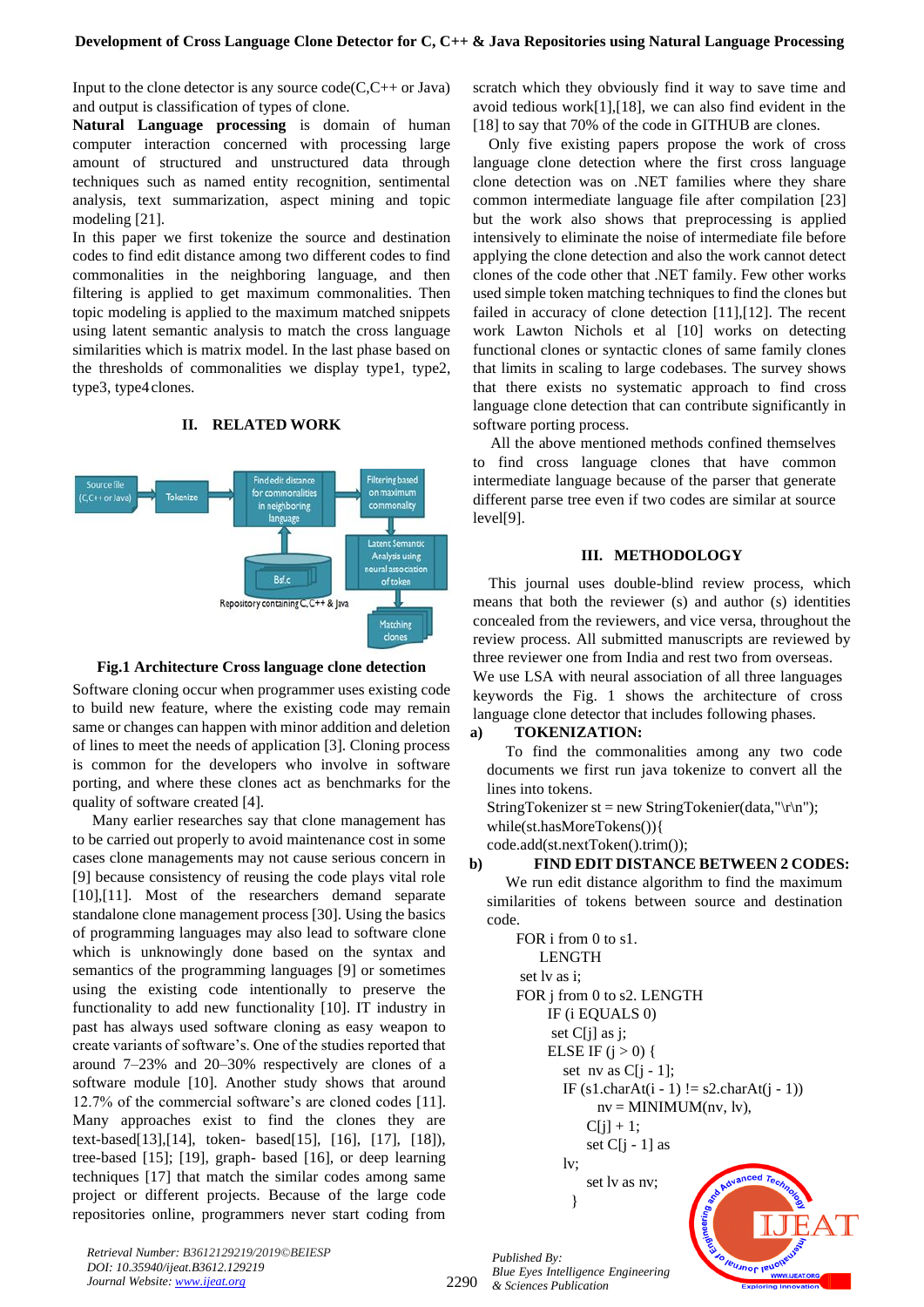

$$
\begin{aligned}\n &\text{IF (i > 0)}\\ \n &\text{set C[s2.length()]} = \text{lv};\\ \n &\text{return C[s2.length()]}; }\n \end{aligned}
$$

## **c) LATENT SEMANTIC ANALYSIS**

The maximum matched tokens among the source and destinations are given as input to latent semantic analysis tool with neural token association.



**Fig. 2: Flow of Latent Semantic Analysis**

#### **IV. MATHEMATICAL DETAILS LATENT SEMANTIC ANALYSIS**

The algorithm LSA flow is shown in Fig. 2 that is built with the idea of [31] that takes matrix M X N tokens by source files matrix were all the entries A(ij) is local frequency of a token i in some source file j then we convert local frequency to local weight matrix that gives token-source file co-occurrences in finding the functionality of the source code. In the second step singular value decomposition is applied to reduce the dimensionality of the weighted matrix. Finally the cosine similarities of reconstructed matrix shows the similarities among the two files in terms of percentage of line similarities

a) After finding local frequency of each token i , in file j. local weight matrix is found for each entry A(ij). *weight locij= log(freqlocij+ 1)*

b) Entropy of token is calculated

 $Weightglobi = 1 + \sum_{i=1}^{n} pij \cdot log(Pij)log(n)$ 

where  $P(ij)$  is the entropy of token i across all source file j.

 $P(ij) = freqij loc /$ 

*c)* Find the local weight from local frequency which is *weight termij = weightloc ij/ Weightglob i*

d) Perform dimension factorization and reduction using single value decomposition which is linear algebra of MX N matrix were all the entries are real numbers that can be decomposed into three matrices  $T, \sum D^{T}$ 

$$
M = T \sum D^T
$$

where *T* is M X M Matrix,  $D<sup>T</sup>$  is N X N matrix with orthonormal columns and  $\Sigma$  is M X N diagonal matrix

$$
\Sigma = \text{D} \, 0 \, 0 \, 0
$$

e) Construct diagonal matrix in the decreasing order of the diagonal values and find inverse of this matrix for dimensionality reduction.,

$$
M{\scriptstyle\mathcal{S}}{=}T\mathop{\Sigma}\limits{\scriptstyle\mathcal{S}}\,D^T
$$

*f)* Representations of tokens and source files can likewise be obtained by multiplying their corresponding decompositions by the reduced space singular value matrix  $\Sigma$  s. Token similarity in s-space is given by  $\Sigma$  s. and of source file is given by  $D^T\Sigma$  *s*  $D^T$ 

*Retrieval Number: B3612129219/2019©BEIESP DOI: 10.35940/ijeat.B3612.129219 Journal Website[: www.ijeat.org](http://www.ijeat.org/)*

g) Finally similarity between 2 vectors *v 1* & *v 2* can be calculated by  $\cos(\theta) = v l \cdot v 2 / (v l / / v^2)$ 

*h*) Token to token can be calculated by  $M_sM_s$ <sup>T</sup> and document similarity can be calculated by  $M_s$ <sup>T</sup> $M_s$ .

**Singular Value Decomposition:** It is the linear Algebra technique to reduce the dimensionality of the data being processed which includes following steps.

- 1. Find  $A<sup>T</sup>$  and Multiply A and  $A<sup>T</sup>$
- 2. Find Eigen values for  $A.A<sup>T</sup>$

a) 
$$
A^T \cdot A - C
$$
 to get constants C1, C2

- b) Find s1=  $\sqrt{C1}$  and s2=  $\sqrt{C2}$
- 3. Construct diagonal matrix S by considering C1 & C2 values in descending order and find inverse of S
- 4. Replace C1 & C2 values in  $A<sup>T</sup> A-C$ . Compute Eigen value X1, X2 and place In Eigen vector V.

a) 
$$
V=[x1, x2]
$$

b) Find V<sup>T</sup>

5. Compute  $U=AV S^{-1}$  later A can be decomposed by  $A = USV<sup>T</sup>$ .

i) **Display** finally the percentage of the clones among input source file with the several files in a repositories are graphically displayed in terms of 4 different types of clones such astype  $1, 2, 3 \& 4$ .

## **IV . RESULT AND DISCUSSION**



**Fig. 3. C++ code match with similar Java & C code**



**Fig. 4. Java code match with similar C & C++ code**



*Published By: Blue Eyes Intelligence Engineering & Sciences Publication*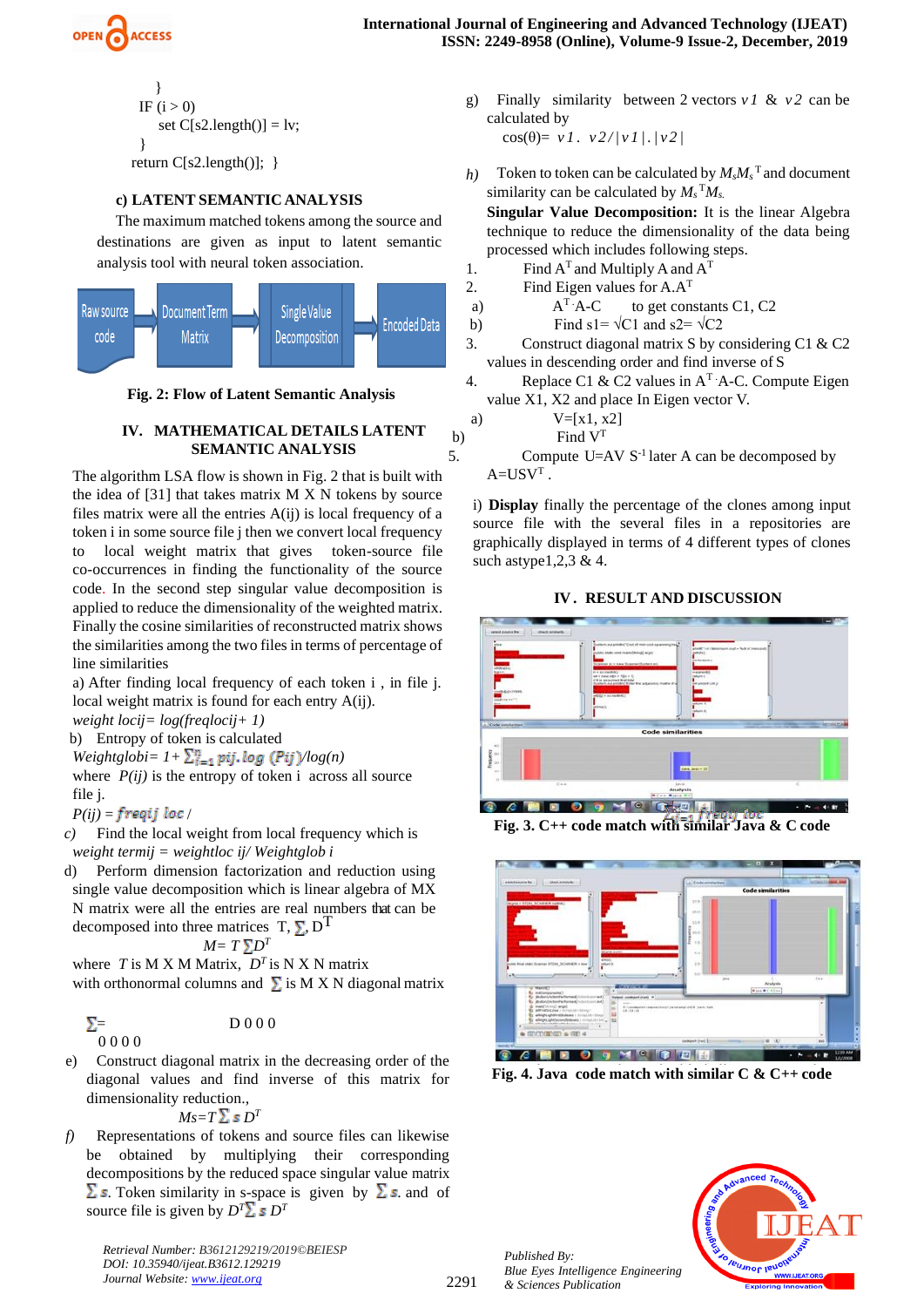

**Fig. 5. C code match with similar Java & C++ code**



**Fig. 6. Fetching all the clone matches in the repository given Java code**

|                                                                                                                            | <b>Part Ave</b><br>500                             | 1111                                              |         |
|----------------------------------------------------------------------------------------------------------------------------|----------------------------------------------------|---------------------------------------------------|---------|
|                                                                                                                            | <b>THEFT</b><br><b>ACCASE</b>                      | <b><i><u>UTERPRETER</u></i></b>                   |         |
|                                                                                                                            | <b>STER JAIN RAL</b>                               | temperature<br>FAIR & Hillard                     |         |
| <b>SELECTRA DILINIERAZIONALE</b><br><b>Challenger</b><br>$-$ princes $-1$<br><b>Justice Service</b>                        | <b>Indiana</b>                                     | <b>Hollandow</b>                                  |         |
|                                                                                                                            | <b>CALCONA BA</b>                                  | Not a chase                                       |         |
| which the control of the control of the books of                                                                           | <b>Salta dill</b>                                  | <b>Volus</b>                                      |         |
| TB.<br><b>WANTIFER</b><br>Е<br><b>HIME'NE ALL</b>                                                                          | CASTINA AR                                         | <b>Rolls &amp; Illinois</b>                       |         |
| <b>INTERNATIONS</b><br>PHARTLY DRAFTFA HAMPHARICTIN'S                                                                      | hofske<br><b><i>UNK SOLAR</i></b>                  | <b>Automational</b><br><b><i>Billia Marys</i></b> |         |
| <b>RESIDENCIES</b><br>affil loss of inductional                                                                            | <b><i><u>SALINE</u></i></b>                        | <b>NICH IDOX</b>                                  |         |
| <b>Nelschimagines</b><br><b><i>SECREMENT</i></b>                                                                           | shift awards                                       | Not writered                                      |         |
| altil peachtfabi a climat.<br>Accept to P. Accordings.                                                                     | <b>Mad</b>                                         | 7968                                              |         |
| <b>GEORGYPEAK</b><br>North Lob                                                                                             | <b>ARRESTOR</b><br><b>MAGNET</b>                   | <b>Not a close</b><br><b>Williams</b>             |         |
| ned ED street.<br>which provide notice and a seriously                                                                     | <b>IRFUNKIN</b>                                    | <b>KIND &amp; MOULE</b>                           |         |
| <b>MAXIMUM ANTIQUES</b>                                                                                                    | <b>Indian</b>                                      | <b>PIRES</b>                                      |         |
| clus parameters river<br>prompt in a strategies first placeman residence in                                                | <b><i>LOOK LANG DE</i></b>                         | <b>Not a china</b>                                |         |
| all a support a change<br><b>HANET SUP AND</b>                                                                             | <b>Mires</b>                                       | <b>Nelwaters</b>                                  |         |
| <b>ENNA LIGATIVE</b><br><b><i>VESSIONAMENTA INVAS</i></b>                                                                  | (TAN Jons In)<br>3004                              | <b>Buildeat</b><br><b>FUFL &amp; USANA</b>        |         |
| actific" i.e. Shortend path 1.0%<br><b>WELLIAM FORES</b>                                                                   | <b>With</b>                                        | アンダクリン                                            |         |
| Nation Services<br><b>STATISTICS</b> (STATISTICS)<br><b>RAFFLE</b>                                                         | 1910                                               | <b>Today</b>                                      |         |
| <b>STCMPEGAGNER</b><br>a refer that infect collection is a shorter                                                         | <b>Back</b>                                        | <b>Built a littima</b>                            |         |
| <b>SPANIC</b><br>al'il isau Mikkin stand                                                                                   | $\overline{\phantom{a}}$                           | <b>Rost accidents</b><br>Fixed and Lengt          |         |
| <b>SELECTION</b><br>bы<br>$-71$                                                                                            | <b>Rike</b><br><b>Safety</b>                       | Metandon                                          |         |
|                                                                                                                            | <b>Called</b>                                      | <b>Next a crime</b>                               |         |
|                                                                                                                            | <b>Sales</b>                                       | <b>Harachie</b>                                   |         |
|                                                                                                                            | // Enriq Jayle<br><b><i><u>DESIGNATION</u></i></b> | <b><i><u>RATA</u></i></b><br><b>TORZE</b>         |         |
|                                                                                                                            | <b>PT January</b>                                  | <b>TIFUE</b>                                      |         |
|                                                                                                                            | <b>IRSI Automa</b>                                 | <b>Tirel and/or</b>                               |         |
|                                                                                                                            | <b>Firebase</b><br><b>CARLING</b>                  | <b>Not active</b><br><b>FALAVIA</b>               |         |
|                                                                                                                            | 141 Graham                                         | <b>Richa cinna</b>                                |         |
|                                                                                                                            | <b>Trelieniana</b>                                 | <b>FAST &amp; WORLD</b>                           |         |
|                                                                                                                            | A print park                                       | <b>Black allowance</b>                            |         |
|                                                                                                                            | <b>Science</b><br>A checken                        | <b><i>REGLATIONS</i></b><br><b>Aixi a clima</b>   |         |
|                                                                                                                            | <b>Cf. Jose Lave</b>                               | <b><i><u>Hotashow</u></i></b>                     |         |
|                                                                                                                            | <b>B. BULLETA</b>                                  | <b>FLAS &amp; ATTICA</b>                          |         |
|                                                                                                                            | <b>CLAINTING</b>                                   | <b>Milan at with man</b>                          |         |
| Fage Call 2 - Haran Af<br>$-48$                                                                                            | <b>Business</b><br>University                      | <b>Real a Installat</b>                           |         |
| Walter Committee Committee<br><b>Benedict Foreman A. P. State Present Press</b><br>Witness Autors<br><b>Card Corporate</b> | w                                                  | <b>Port of the America</b><br><b>Bine from</b>    | ■ 工作的 → |

**Fig. 7.matching clone types fgor file dij.c Table-I: Showing Matching clones for Java, C & CPP** 

|                | files              |                                |                    |  |
|----------------|--------------------|--------------------------------|--------------------|--|
| Sl.No.         | Code under<br>test | <b>Output files</b><br>matched | <b>Types</b><br>оf |  |
|                |                    |                                | clones             |  |
| 1              | c1j1.java          | c1j1.java                      | Type1              |  |
|                |                    | c1.c                           | Type3              |  |
|                |                    | c2j2.java                      | Type4              |  |
|                |                    | c3j3.java                      | Type2              |  |
|                |                    | c4j4.java                      | Type4              |  |
|                |                    | c5j5.java                      | Type3              |  |
| $\overline{2}$ | dij.c              | dij.c                          | Type1              |  |
|                |                    | dij.cpp                        | Type2              |  |
|                |                    | J10.java                       | Type4              |  |
|                |                    | J11.java                       | Type4              |  |
| 3              | mergesort.cpp      | Mergesort.cpp                  | Type1              |  |

|  | Merge.c                                    | Type4 |
|--|--------------------------------------------|-------|
|  | Table-II: Showing Recall for Java, C & CPP |       |

| Sl. No | <b>Input files</b>            | No. of<br>files<br>matched | Recall           |
|--------|-------------------------------|----------------------------|------------------|
| 1      | $C$ (c1.c)                    | 57                         | (52/57)<br>91.4% |
| 2      | <b>CPP</b><br>(Mergesort.cpp) | 57                         | (57/57)<br>100%  |
| 3      | JAVA(c2j2.java)               | 57                         | $(43/57)$<br>75% |

## **V CONCLUSION**

This research paper proposes the solution to find cross language clones of C, C++ and Java using primary NLP techniques such as tokenization, latent semantic analysis and classification. Method works with better precision on the repositories with less KLOC files.

 The proposed work can be used to build the porting analyzer that helps to find following answers during code porting a) Bug fixes while porting the project from one language to other. b) Amount of code common among two different projects in terms of percentage of cloning and types of cloning. c) Common files among both the projects. d) Porting latency to convert project 1 to project2.

## **FUTURE ENHANCEMENT**

The proposed work works well with projects containing Small files. Further improvements can be made in the accuracy in terms of precision and recall by using latent semantic indexing on even larger repositories.

# **REFERENCES**

- 1. Chaiyong Ragkhitwetsagul, Jens Krinke Siamese: scalable and incremental code clone search via multiple code representations Empirical Software Engineering Springer Science+Business Media,<br>LLC, part of Springer Nature 2019 Springer https://doi.org/10.1007/s10664-019-09697-7
- 2. Nishi MA, Damevski K (2018) Scalable code clone detection and search based on adaptive prefix filtering. J Syst Softw 137:130–14.
- 3. Roy CK, Cordy JR (2008) NICAD: accurate detection of near-miss intentional clones using flexible pretty printing and code normalization. In: ICPC '08, pp 172–18.
- 4. Fowler M (1999) Refactoring: improving the design of existing code. Addison-Wesley, Boston.
- 5. Kapser C, Godfrey MW (2006) Cloning considered harmful considered harmful. In: Proceedings of the 13<sup>th</sup> Working Conference on Reverse Engineering (WCRE '06), Benevento, italy.
- 6. Aversano L, Cerulo L, Di Penta M (2007) How clones are maintained: an empirical study. In: Proceedingsof the 11th European conference on software maintenance and reengineering (CSMR '07), IEEE, Los Alamitos, California, USA, pp 81-90.
- 7. Juergens E, Deissenboeck F, Hummel B (2011) Code similarities beyond copy & paste. In: Proceedings of the 15th European conference on software maintenance and reengineering (CSMR '11), IEEE, pp 78–87.